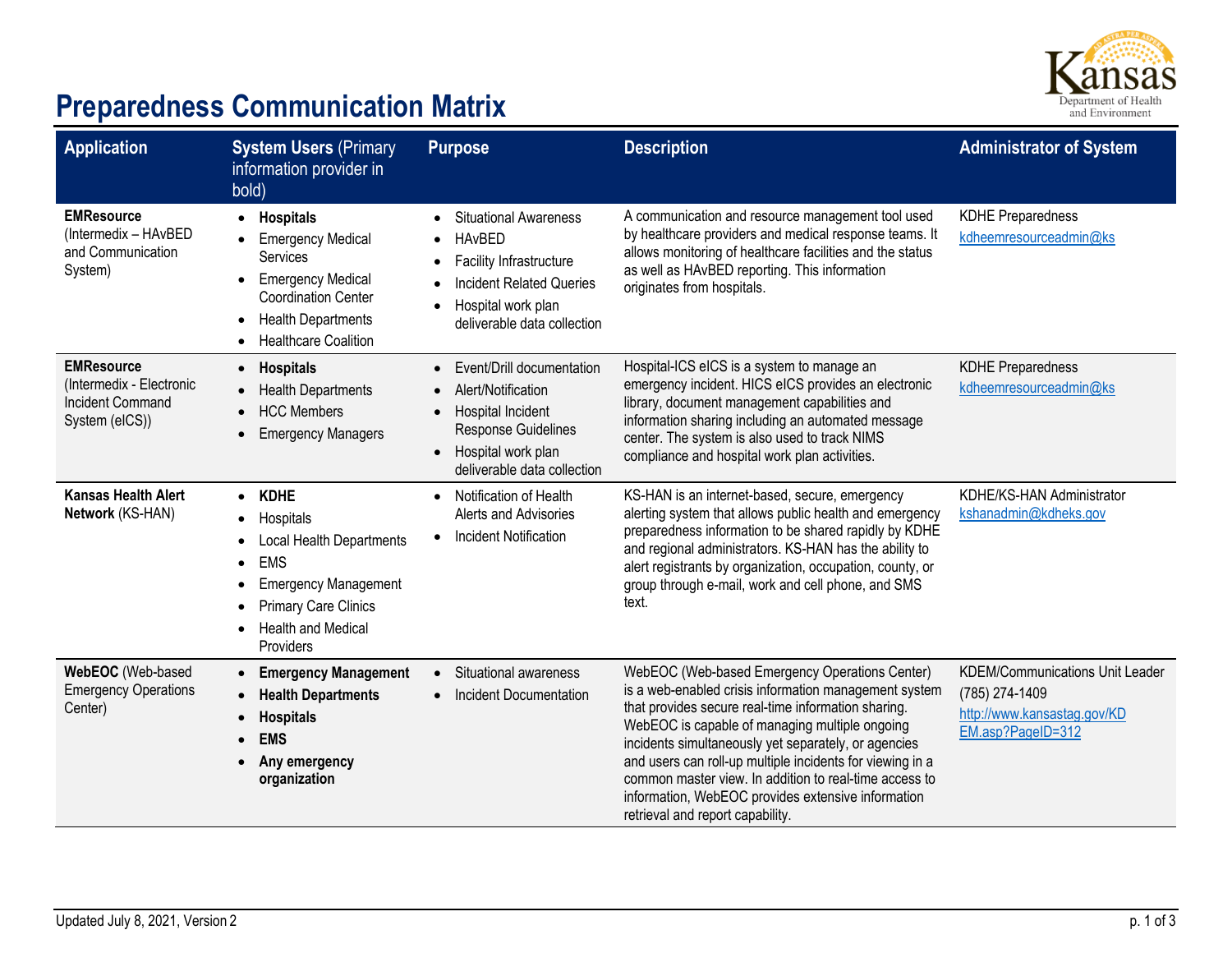| Application                                                                        | <b>System Users (Primary</b><br>information provider in<br>bold)                                                                                                                                                                                                              | <b>Purpose</b>                                                                                                                                                   | <b>Description</b>                                                                                                                                                                                                                                                                                                                | <b>Administrator of System</b>                                                                                                                  |
|------------------------------------------------------------------------------------|-------------------------------------------------------------------------------------------------------------------------------------------------------------------------------------------------------------------------------------------------------------------------------|------------------------------------------------------------------------------------------------------------------------------------------------------------------|-----------------------------------------------------------------------------------------------------------------------------------------------------------------------------------------------------------------------------------------------------------------------------------------------------------------------------------|-------------------------------------------------------------------------------------------------------------------------------------------------|
| Kansas System for the<br><b>Early Registration of</b><br>Volunteers (K-SERV)       | • Professional and<br><b>Volunteer Health,</b><br><b>Medical, and Behavioral</b><br><b>Health Responders</b><br><b>Health and Medical</b><br>$\bullet$<br>Providers and<br>Organizations<br><b>Behavioral Health</b><br>$\bullet$<br>Providers<br><b>Emergency Management</b> | Verification of Licensure<br>$\bullet$<br>Volunteer affiliations<br>$\bullet$<br>Volunteer notification                                                          | K-SERV is a secure database of pre-credentialed health<br>care and non-health care professionals who are<br>interested in volunteering their services in the event of a<br>public health emergency. K-SERV is a tool that can be<br>used by Kansas communities for volunteer management<br>in the case of a disaster or incident. | KDHE/K-SERV Administrator:<br>KSERVadmin@ks.gov<br>https://member.everbridge.net/index/                                                         |
| <b>IMATS</b>                                                                       | <b>KDHE</b><br>$\bullet$<br>Health departments                                                                                                                                                                                                                                | Medication inventory and<br>$\bullet$<br>tracking (Strategic<br>National Stockpile and<br>Local)<br>PPE inventory (Strategic<br>National Stockpile and<br>Local) | IMATS is an online inventory management and tracking<br>system that has the ability to track inventory from receipt<br>at the state (either state caches or SNS material)<br>through distribution to the local health department,<br>regional or local distribution site.                                                         | Administrator:<br>KDHE.Preparedeness@ks.gov                                                                                                     |
| Comprehensive<br><b>Resource Management</b><br>and Credentialing<br>System (CRMCS) | <b>Emergency Management</b><br><b>Hospitals</b><br>$\bullet$<br><b>Health Dept</b><br><b>EMS</b><br><b>Behavioral Health</b><br><b>Health and Medical</b><br><b>Providers</b><br>All emergency<br>$\bullet$<br>organizations<br>Disaster Responders                           | <b>Personnel Accountability</b><br>$\bullet$<br>and Badging<br>Badging and tracking<br>equipment<br>Asset Locator<br>$\bullet$                                   | Resource management tool that allows for inventory,<br>credentialing personnel, typing and tagging resources,<br>and tracking assets. K-SERV is integrated for<br>verification of health and medical licenses under the<br>activities of CRMCS.                                                                                   | <b>KDEM/Resource Management</b><br>Planner<br>http://kansas.responders.us/                                                                      |
| EpiTrax (Kansas<br>Electronic Disease<br>Surveillance System)                      | <b>Health departments</b>                                                                                                                                                                                                                                                     | Communicable Disease<br>Investigation<br>Outbreak/case<br>Investigation                                                                                          | A Surveillance and outbreak management application<br>allowing local and state agencies to identify, investigate,<br>and mitigate communicable diseases and environmental<br>hazards. The origin of information is clinical laboratories,<br>health departments, school nurses, health and medical<br>providers.                  | KDHE/Surveillance Systems<br>Director<br>epitraxadmin@kdheks.gov<br>1 (877) 427-7317<br>http://www.kdheks.gov/epi/di<br>sease_investigation.htm |